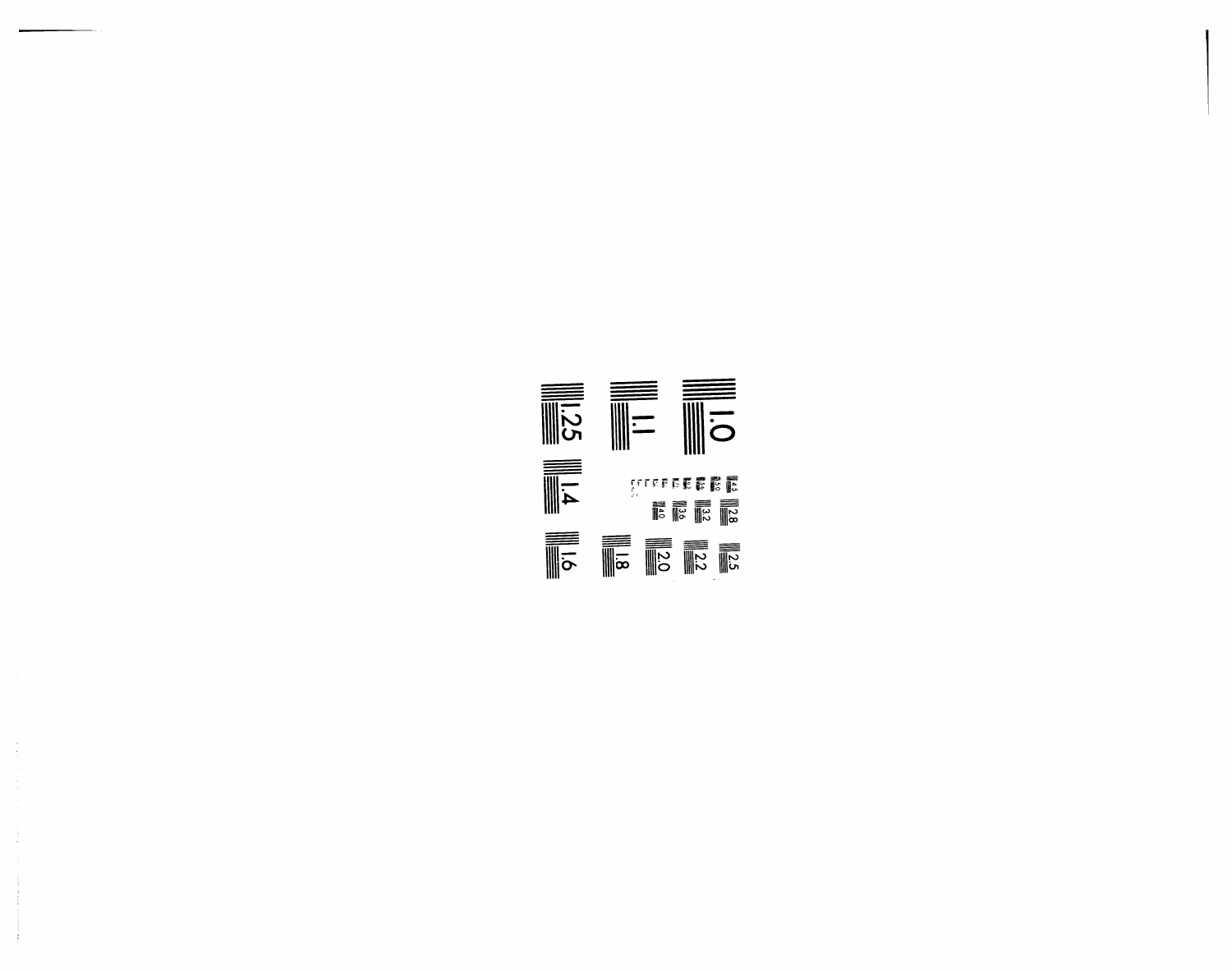$\label{eq:2.1} \mathcal{L}(\mathcal{L}^{\text{max}}_{\mathcal{L}}(\mathcal{L}^{\text{max}}_{\mathcal{L}}))\leq \mathcal{L}(\mathcal{L}^{\text{max}}_{\mathcal{L}}(\mathcal{L}^{\text{max}}_{\mathcal{L}}))$  $\label{eq:2.1} \mathcal{L}_{\mathcal{A}}(\mathcal{A}) = \mathcal{L}_{\mathcal{A}}(\mathcal{A}) = \mathcal{L}_{\mathcal{A}}(\mathcal{A})$ 

 $\label{eq:2.1} \mathcal{L}_{\mathcal{A}}(\mathcal{A}) = \mathcal{L}_{\mathcal{A}}(\mathcal{A}) = \mathcal{L}_{\mathcal{A}}(\mathcal{A}) = \mathcal{L}_{\mathcal{A}}(\mathcal{A})$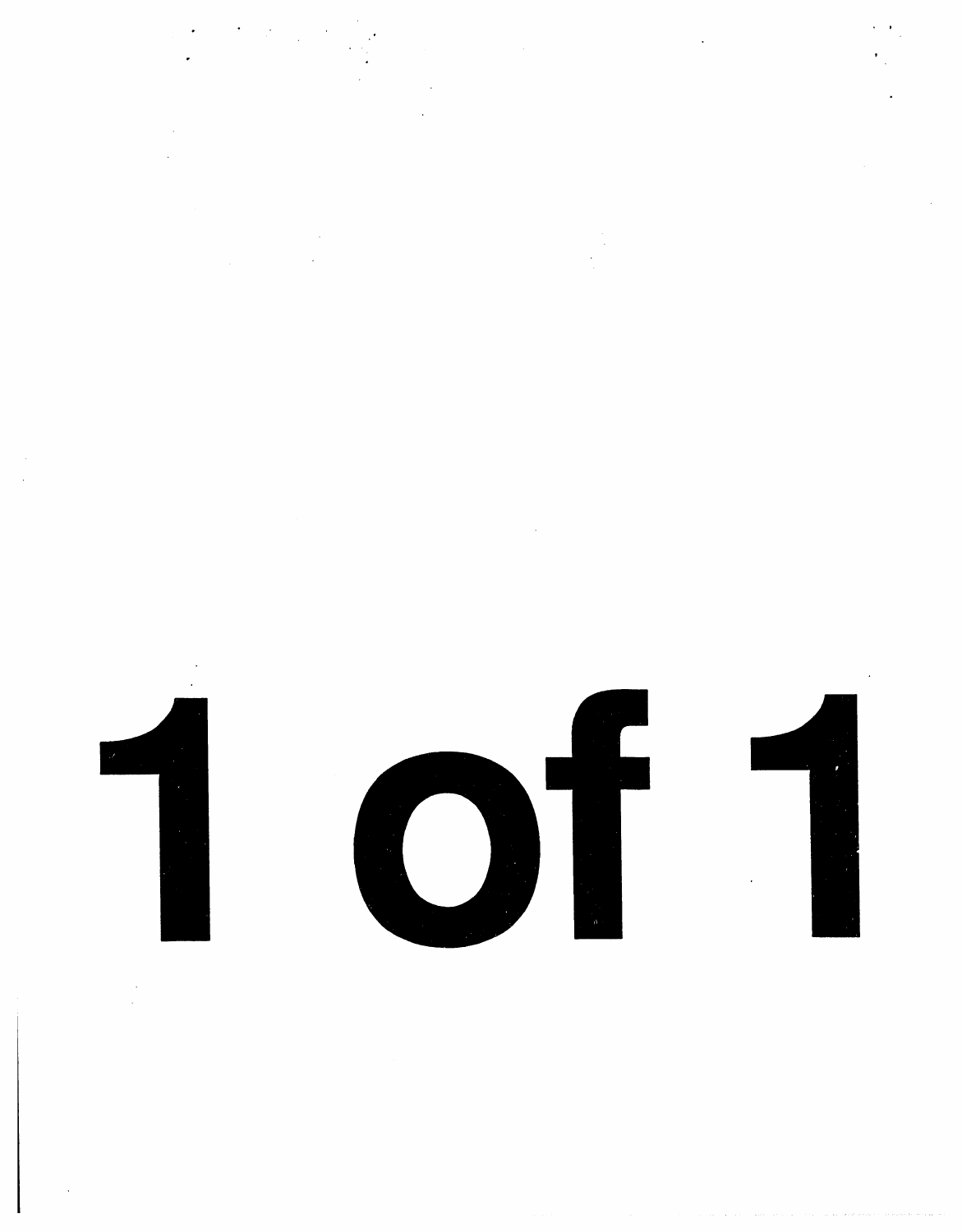# **TASK TECHN**I**CAL PLA**N**: DWPF AIR PERMIT***/***D**IS**PER**S**IO**N **MODE**L**ING (U)**

by

I,

 $\bullet$  2:

D.**P.** L**a**m**b**e**rt**

**W**e**sting**h**ous**e**Sava**nn**a**h Riv**er Co**mp**any Savannah River Site** Aiken, South Carolina 29808

**DOE ContractNo. DE**-**AC09**-**SgSR18035**

**This pap**e**rwaspr**e**par**e**dinconn**e**ctionwithworkdon**e**underth**e **abov**e**contractnumb**e**rwithth**e **U. S. D**e**pa**rtme**ntof Energy. By acc**e**ptanc**e**o**f **thispaper,th**e **publish**e**rand**/**orr**e**cipientacknowl**e**dg**e**sthe U. S. Government'srightto retaina nonexclusiv**e**royalty-fr ,** ee**lic**e**nsein andto any copyrightcov**e**ringthispaper, alongwithth**e **rightto r**e**produc**e**andto authoriz**e**oth**e**rsto r**e**produc**e**all orparto**f **the copyright**e**dpaper.**



 $\mathcal{C}_{\!\!\mathbf{c}}$  ,

DISTRIBUTION OF THIS DOOUMENT IS UNLIMITED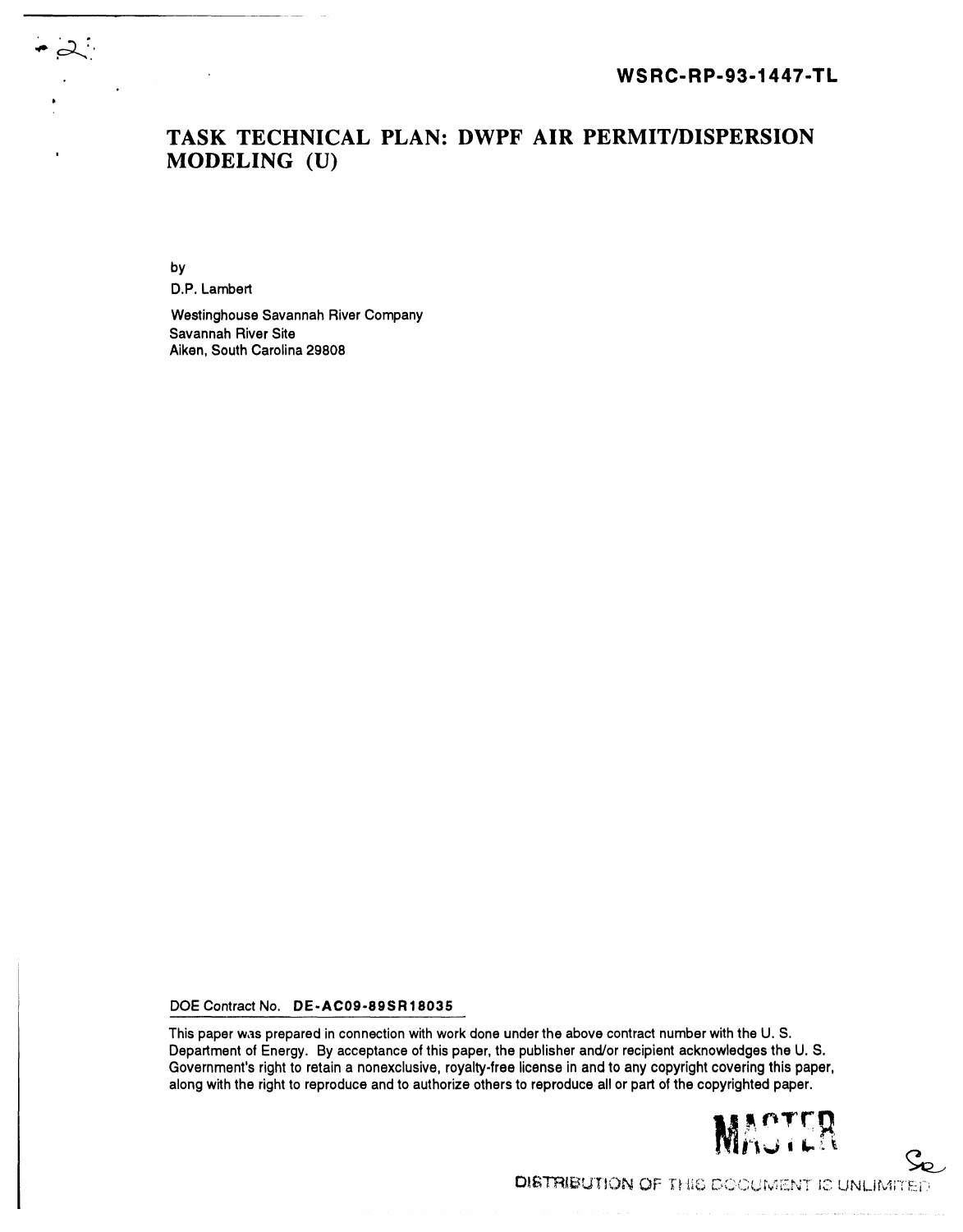# **DISCLAIMER**

This repo*n* **was prepared as an account of work sponsored by an agency of the United States Government. Neither the Uni**t**ed Sta**t**es Gove**rn**ment nor any agency thereof, nor any of their employees, makes any warran**t**y, express or implied, or assumes any legal liability or responsibili**t**y for the accuracy,** c**omple**t**eness, or usefulness of any informa**t**io**n**, apparatus, produc**t**, or pro***c***ess dis***c***losed, or represents that i**t**s use would not inf**ri**nge priva**t**ely owned righ**t**s. Reference herein** t**o any spe***c***ifi***c c***ommercial produc**t**, process, or service by trade name, trademark,** m**anufacturer, or otherwise does no**t **necessarily** c**ons**t**i**t**u**t**e or imply i**t**s endorsement, recommenda**t**ion, or favoring by the Uni**t**ed States Gove**rn**ment or** an**y agency thereof. Th**e **views and opinions of authors expressed herein do not necessarily s**t**ate or reflect those of the United S**t**at**e**s'Govern**m**ent or any agency thereof.**

**This r**e**po***rt* **has been reproduced directly from the best available copy.**

**Available to DOE and DOE contractors from the Office of Scientific and Technical Inform**a**tion, P. O. Bo**x **62, Oak Ridge, TN 37831; prices** a**vail**a**ble from (61**5**) 576-8**4**01.**

**Available to the public f**ro**m** th**e National Technical Info**rm**ation Se**rv**ice, U. S. Department of Commerce***,* **528**5 **Po***rt* **Royal Rd., Sp**ri**ng**fi**eld***,* **VA 22161**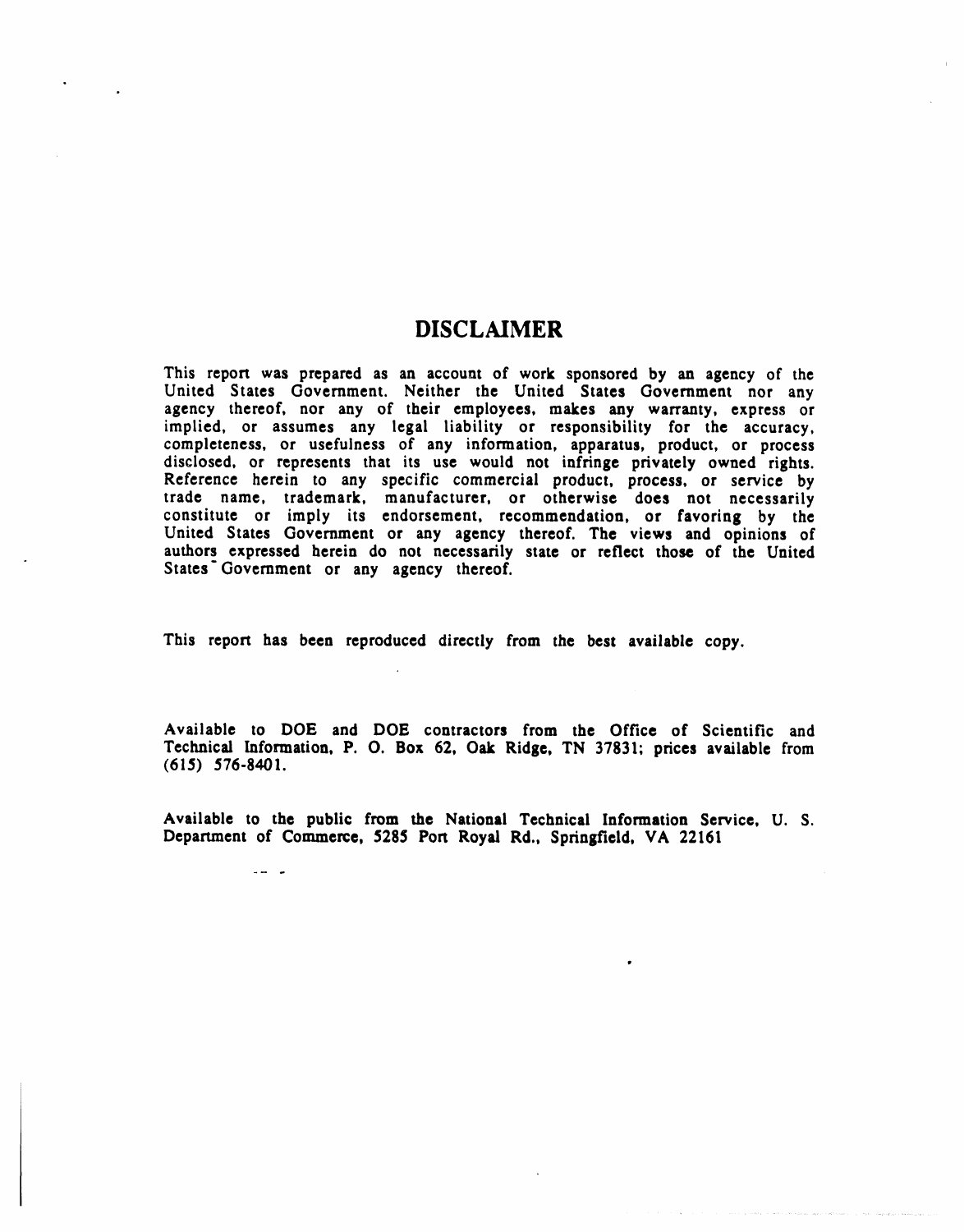#### W**ES**TI**NGHOUSE SA**V**ANN**A**H RIVER C**O**MPANY** W**SRC**-**RP**-**93**-**1447 -TL SAVANNAH RIVER TECHNOLOGY CENTER**

I**o**, ° I

Keywords: DWP**F***,* Air Em**i**ssions*,* Air Dispersion Modeling, Benzene, Me*r*cury, Nitrogen dioxide*,* Late Wash

Retention Period: Permanent

cc: M.N. Brosee, 704-S A. G. Peterson, 704-S J. W. Wilson, 210-S S. C. Piccolo, 704-S W. T. Davis, 210-S J. A. Gentilucci, 704-S J. F. Ortaldo, 704-S M. J. Montini, 704-S W. T. Goldston, 704-S W. D. Kerley, 704-33S J. T. Carter, 704-25S K. C. Wolf, 704-15S R. D. Reeves, 704-15S S. R. Wilson, 704-S W. J. Vetsch, 704-S

November 8, 1993

#### D. B. AMERINE, MANAGER, DWPF WESTINGHOUSE SAVANNAH RIVER COMPANY

ATTENTION: W. D. KIMBALL, 704-S (5)

## Task Technical Plan DWPF Air Permit */ Dispersion Modeling (U)*

This Task Technical Plan summarizes work required to project the benzene emissions from the Late Wash Facility (LWF) as well as update the benzene, mercury, and  $NO<sub>x</sub>$  emissions from the remainder of DWPF. These calculations will reflect (1) the addition of the LWF and (2) the replacement of formic acid with nitric acid in the melter preparation process. The completed calculations will be used to assist DWPF in appl**y**ing for the LWF Air Quality Permit.

Any questions you may have should be referred to L. F. Landon (5-6403) or D. P. Lambert (5-6380).

E. W. Holtzscheiter, Manager Defense Waste Processing Fechnology Savannah River Technolog**y** Center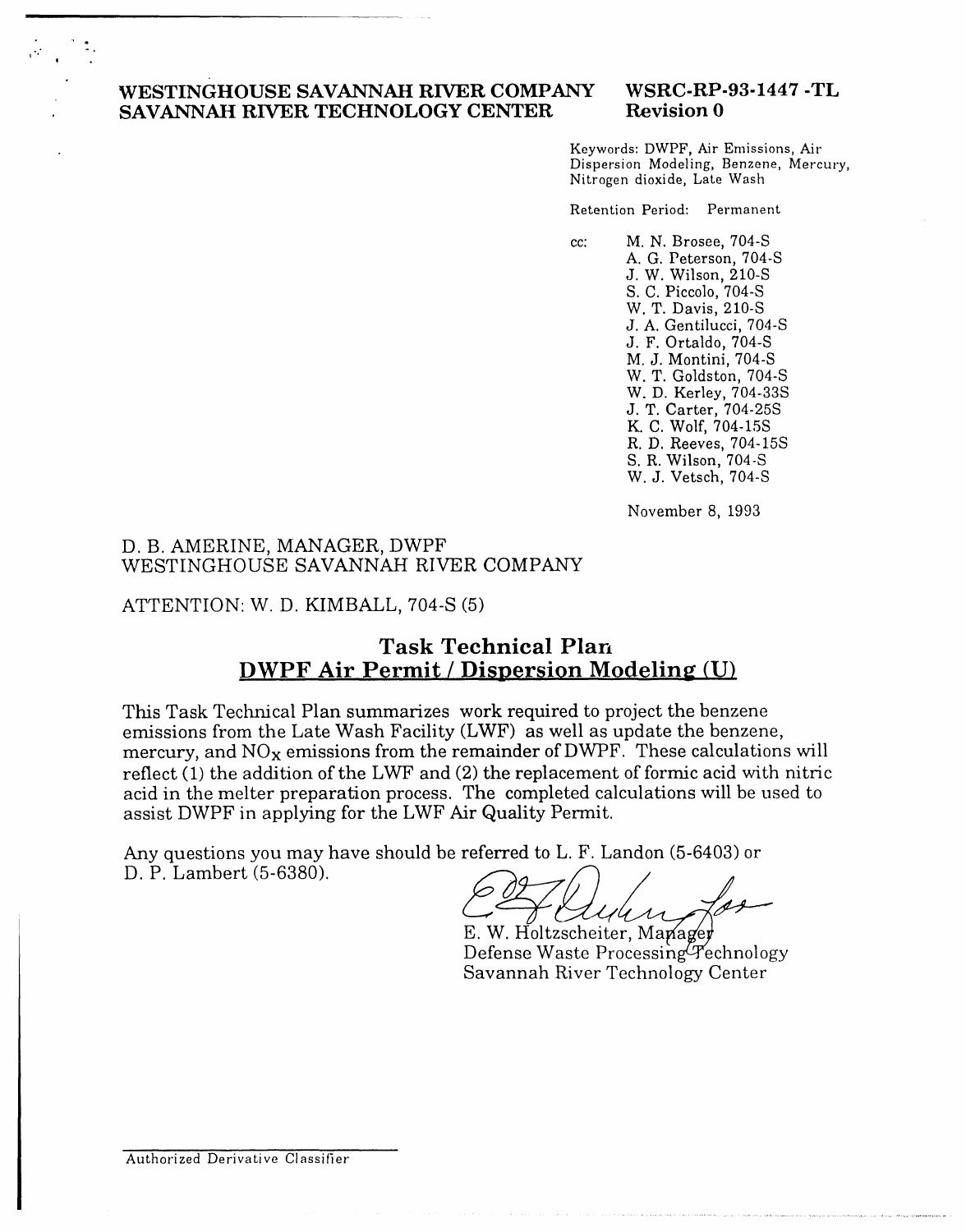'We**st**ing**ho**u**se S**a**v**alm**ah Ri**v**e**r **C**o**mpany WS**R**C-**R**P-93**-14**47 Savannah** River **Technology** Center

K**eyw0r**ds: DW**PF***,* **A**ir Emissions, Air Dispersion Modeling

cc: L.M. Papouchado, 773-A A. L. Boni, 773-A E. W. Holtzscheiter*,* 773-A J. A. Gentilucci, 704-S E. F. Duhn, 773-A R. P. Addis, 773-A M. J. Plodinec, 773-A D. A. Crowley, 704-T C. T. Randall, 704-T N. H. Kuehn, 704-T S. A. Budenstein, 704-1T T. K. Snyder, 704-T J. Stewart, 773-A Air Permit QA File PTD Group (9) LSE Group (12) TIM, 703-43A, Rm 26 (4) Retention: Permanent November 8, 1993

To: L.F. Landon, 704-1T

 $From: D.P. Lambert, 704-1T 111$ 

# Task Technical Plan DWPF Air Permit */ Dispersion Modeling (U)*

#### Task Technical Requests (TTRs)

- J. A. Gentilucci, Dispersion Modeling for DWPF Air Permit (U), OPS-DTF-930102, October 13, 1993.
- J. A. Gentilucci, Dispersion Modelin\_ for Auxiliary Pump Pit Ai*r Permit (U),* OPS-DTF-930100, O*c*tober 13, 1993.

#### INTRODUCTION

This Task Technical Plan outlines the activities to be conducted in calculating benzene,  $NO<sub>x</sub>$ , and mercury releases from the Defense Waste Processing Facility (DWPF) and the Auxiliary Pump Pit (APP). These data will be used for dispersion modeling of emissions from the APP and DWPF. A summary report will be submitted to DWPF tc assist them in applying for the Late Wash Facility (LWF) Construction Air Quality Permit.

**A**uthorized Der**iv**ative Classifier

AUTHENTICATED:  $\bigcap$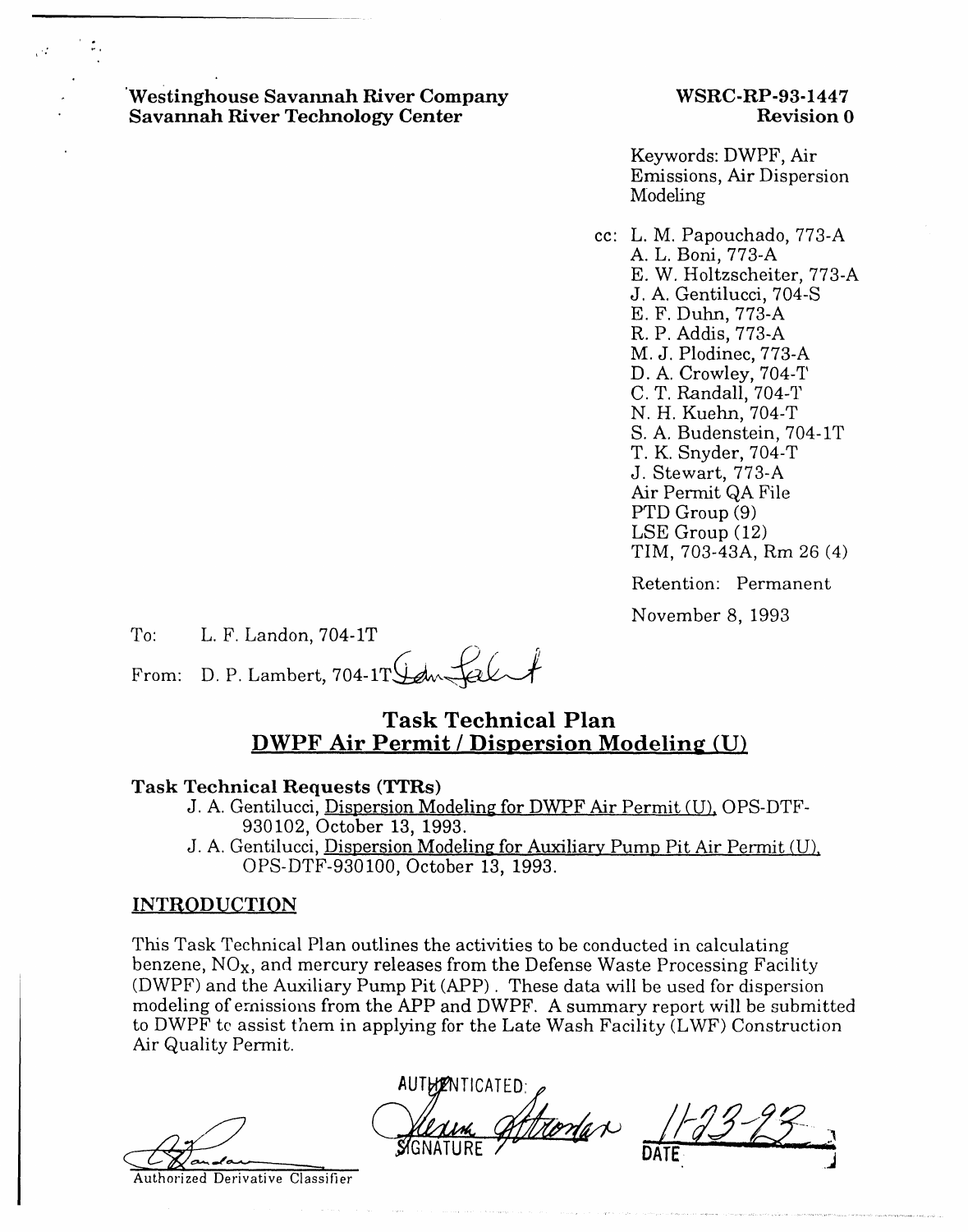# P**rog**r**am** O**bje**cti**ves**

Supply DWPF with projected annual and maximum instantaneous benzene,  $NO<sub>x</sub>$ , and mercury emissions from the LWF and DWPF. Also, complete air dispersion modeling of projected emissions from the APP and DWPF.

## Tasks Required to Meet Program Objectives

DWPT will complete calculations of annual and maximum instantaneous benzene, NOx, and mercury emissions from the LWF and DWPF. These are Level 1 Calculations as defined by procedure 2.31 of the E7 manual.<sup>1</sup> The technical accuracy of the calculation will be verified by an independent engineer.

Environmental Transport will complete air dispersion modeling of projected emissions from the APP and DWPF using EPA approved computer models (Industrial Source Complex Short Term Model, Release 2).

## **D**i**s**cussio**n**

The DWPF emissions were previously esti**m**ated using the HAN flowsheet in the Salt Process Cell and the formic acid flowsheet in the Chemical Process Cell.<sup>2</sup> Previous calculations by SRTC were used to develop the current air permit requirements. 3 The DWPF process has been modified to utilize the late wash flowsheet in the Salt Process Cell and the nitric acid flowsheet in the Chemical Process Cell. As a result of these process changes, benzene emissions are being recalculated to support the development of a *c*onstruction Air Quality Permit for the Late Wash Facility.

#### Customer

DWPF Process Engineering is the customer for this task. The Manager of SRTC Defense Waste Processing Technology (DWPT) is responsible for acting as DWPF's agent in providing guidance and oversight for the customer during the performance of the emission calculations. The Manager of SRTC Environmental Transport is responsible for acting as DWPF's agent in providing guidance and oversight for the customer du**ri**ng the performance of the air dispersion modeling.

## T**ASK DESCRIPTION**

#### Task Deliverables

Task deliverables are the technical reports which document the outcome of this task. The calculations will be summarized in a report that will be transmitted to the DWPF Manager, Attention: DWPF Engineering Director.

Other planned deliverables are listed as follows:

- LWF annual and maximum instantaneous benzene release calcu**l**at**i**on.
- DWPF annual and maximum instantaneous b*e*nzene release calculation.
- DWPF annual and maximum instantaneous  $NO<sub>x</sub>$  release calculation.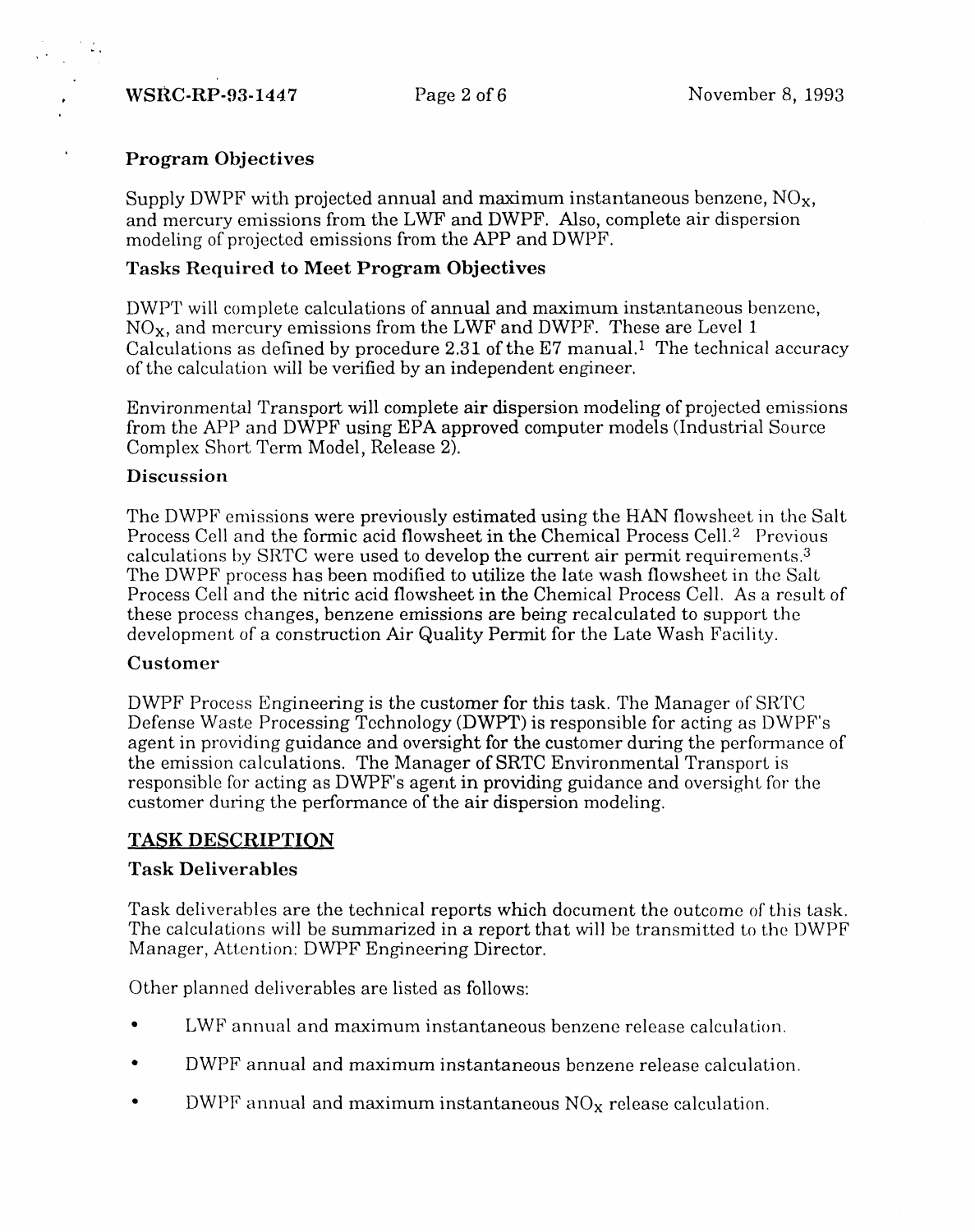#### **WSRC-RP-93-1447** Page 3 of 6 November 8, 1993

'

- DWPF annual and maximum instantaneous mercury release calculation.
- Dispersion modeling for the APP and DWPF.

#### Task Requirements

DWPF requested calculation of benzene,  $NO<sub>x</sub>$ , and mercury emissions. DWPF also requested the completion of air dispersion modeling for DWPF<sup>4</sup> and the Auxiliary Pump Pit<sup>5</sup>. The emissions calculations will be completed by DWPT and the dispersion modeling will be comp**l**eted by Environmental Transport.

The TTRs require air dispersion modeling which will modify the DWPF Technical Baseline. As a result, all calculations will be performed using the review required by the Conduct of Engineering and Technical Support Procedure Manual Procedure  $2.31<sup>6</sup>$  The TTRs also request a Task Specific QA Plan, referencing SC DHEC approved calculational methods. SC DHEC has promulgated standards for emissions of benzene and mercury under Regulation 62.5, Standard No. 8 (*2*4 hour averaging) and a standard for  $NO<sub>x</sub>$  emissions under Regulation 62.5, Standard No. 2 (annual averaging)

Other requirements for this task are listed below:

- All DWPT activities associated with this task are to be performed according to the DWP&HT QA Implementing Procedure 2-3 of  $1Q43$ .<sup>7</sup> A task plan is to be prepared and must be approved by the DWPT manager.
- All Environmental Transport activities associated with this task are to be performed according to the approved Task Technical and Quality Assurance Plan.<sup>8</sup>
- Any change in task objectives requires a revision or addendum to this Task Plan be prepared and approved per DWP&HT QA Implementing Procedure 2-3 of 1Q43. 9
- A records package is to be developed for this effort. This package must be sufficiently complete so that the calculations could be independently performed in order to reconstruct the results, if necessary.

#### Tas**k** Prerequisites

All emission calculations must be completed and verified before the dispersion modeling can be completed.

#### Task Activities Requiring Control

A Task QA Plan will be prepared (as required by DWP&HT QA implementing procedure 2-3 of QA Manual 1Q43) which identifies the QA controls for this task. The Environmental Transport QA plan has been approved.<sup>10</sup>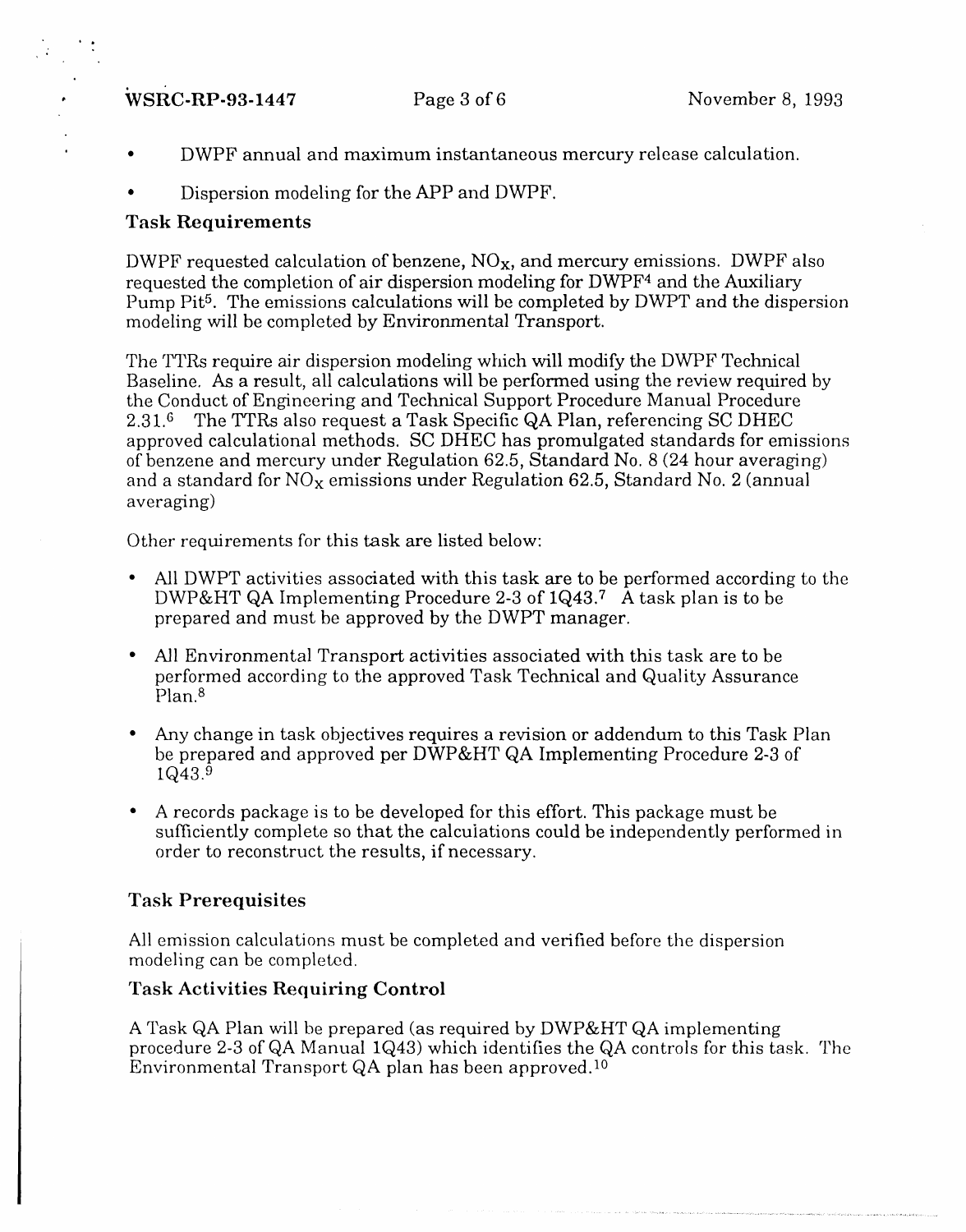WSRC-RP-93-1447 Page 4 of 6 November 8, 1993

I

- The calculations will be summarized in a report that will be transmitted to the DWPF Manager, Attention: DWPF Engineering Director.
- LWF annual and maximum instantaneous benzene release calculation.
- DWPF annual and maximum instantaneous benzene release calculation.
- DWPF annual and maximum instantaneous  $NO<sub>x</sub>$  release calculation.
- DWPF annual and maximum instantaneous mercury release calculation.
- Dispersion modeling for the APP and DWPF.

## **RECORDS**

#### Task QA File

A QA file will be established for the *p*erformance of this task. This QA file will become the records package at the completion of this task and will document pertinent information produced during the performance of this task. The establishment of this QA file and the control of this file will be documented separately.

The records package generated from this QA file will contain (at a minimum) the following documents:

- Task Technical Plan, WSRC-RP-93-1447
- Task QA Plan
- Copies of task technical reports.
- Copies of the engineering calculations for each calculation performed.
- An index of the contents of the records package.

#### T**ask** Te**chnical Reports**

The technical reports to be generated as a result of this task are listed in the Task Deliverables section. These reports are the outcome of this task.

#### **SCHEDULE**

The completion of this task has been requested by October 20, 1993. Because of the requirements involved in managing this task, the final completion is not expected before November 22, 1993.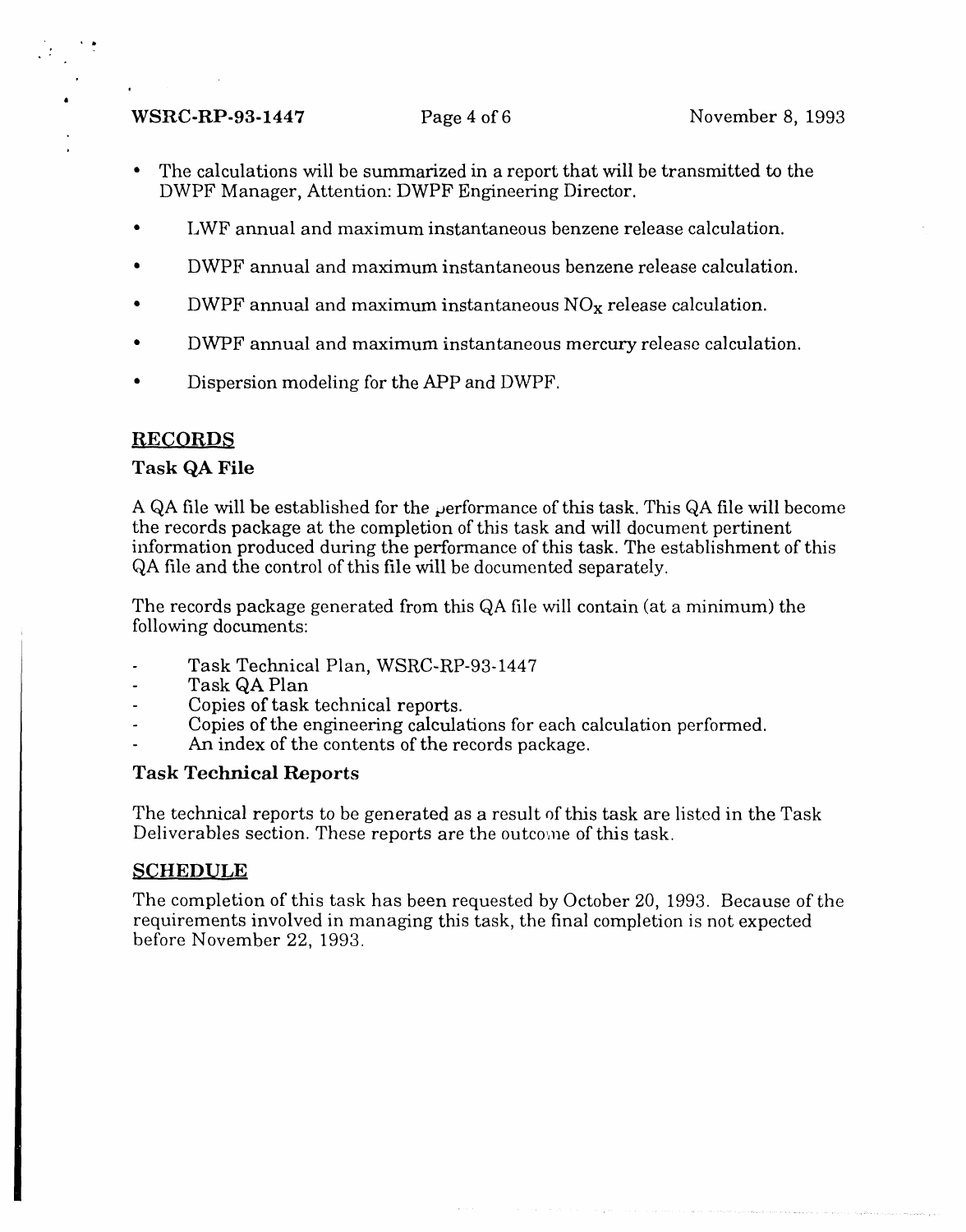WSRC-RP-93-1447 Page 5 of 6 November 8, 1993

# APPROVAl*,*

*MANAG*EMENT APPROVAl,

Crowley

Manager, DWPT Large Scale Manager, Manager, Manager, environmental Technology of Manager, and Technology and Te<br>
Here is the Group Group Experimentation Group

<u>Cavid A. Crowley 10/28/93</u> Kobert V. Addis 11/11/93<br>D. A. Crowley Date R. P. Addis Date Date<br>Manager, DWPT Large Scale Manager, Environmental Technology

don

L. F. Landon Dat Manager, DWPT Process Technology Development Group

#### CUSTOMER CONCURRENCE

J. A. Gentilucci  $_{\rm Dat}$ Manager, DWPF Process Engineering

## OTHER CONCURRENCES

Gacobs Date P.R. Monson  $\frac{10/29/93}{P.R.Monson}$  Date

 $\frac{1}{D}$  Delt  $\frac{10-28-93}{Data}$   $\frac{20}{40}$   $\frac{10-2}{Data}$ 

Manager DWPT

 $\frac{\sum \mathcal{W}}{\text{Left}}$ <br>E. W. Holtzscheiter Date J. Stewart Date Date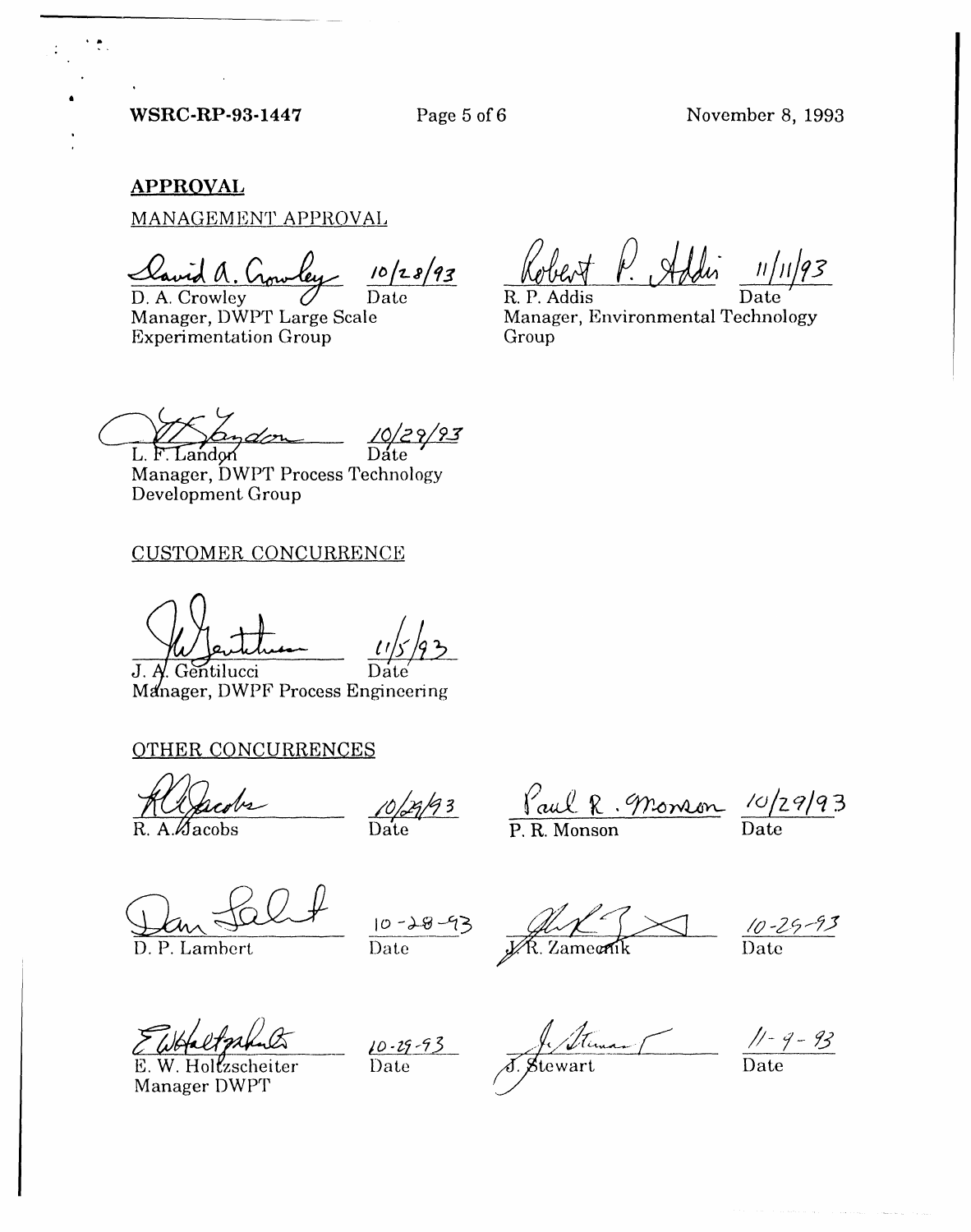$WSRC-RP-93-1447$  Page 6 of 6 November 8, 1993

## .E, References

 $\ddot{\phantom{1}}$ 

- 1 E7 Manual, Procedure 2.31, *Engineering Calculations (U), Revision 0,* September 30*,* 1993.
- <sup>2.</sup> ESH-ESF-93-0509, C. M. Cook, Revised Operating Permit for S-Area, September 14, 1993.
- 3. R.A. Jacobs, DWPF Benzene Emissions, WSRC-RP-90-0536, May 29, 1990.
- 4 J. A. Gentilucci, Dispersion Modeling for DWPF Air Permit (U), OPS-DTF-930102, October 13, 1993.
- 5 J.A. Gentilucci, Dispersion Modeling for Auxiliary Pump Pit Air Permit (U), OPS-DTF-930100*,* October 13*,* 1993.
- 6 E7 Manual*,* Procedure 2.31*, En*gineering Calculations (U)*,* Revision 0*,* September 30*,* 1993.
- 7. DWPT&H*T* Quality Assurance Procedures Manual*,* DWP&HT Department QA Implementing Procedure 2-3*,* "Control of Research and Development Activities"*,* Revision 0*,* May 10*,* 1991.
- s WSRC-RP-93-704, Task Technical and Quality Assurance Pla**n for SRS Atmospheric Emissions Inventory\_ (AEI Air Quality Modeling ) (U),** May 12, 1993.
- 9. DWPT&HT Quality Assurance Procedures Manual, DWP&HT Department QA Implementing Procedure 2-3*,* "Control of Research and Development Activities"*,* Re\_ision 0*,* May 10*,* 1991.
- 10 WSRC-RP-93-704, Task Technical and Quality Assurance Plan for SRS Atmospheric Emissions Inventor**y (AEI Air Quality Modeling ) (U),** May 1*2*, 1993.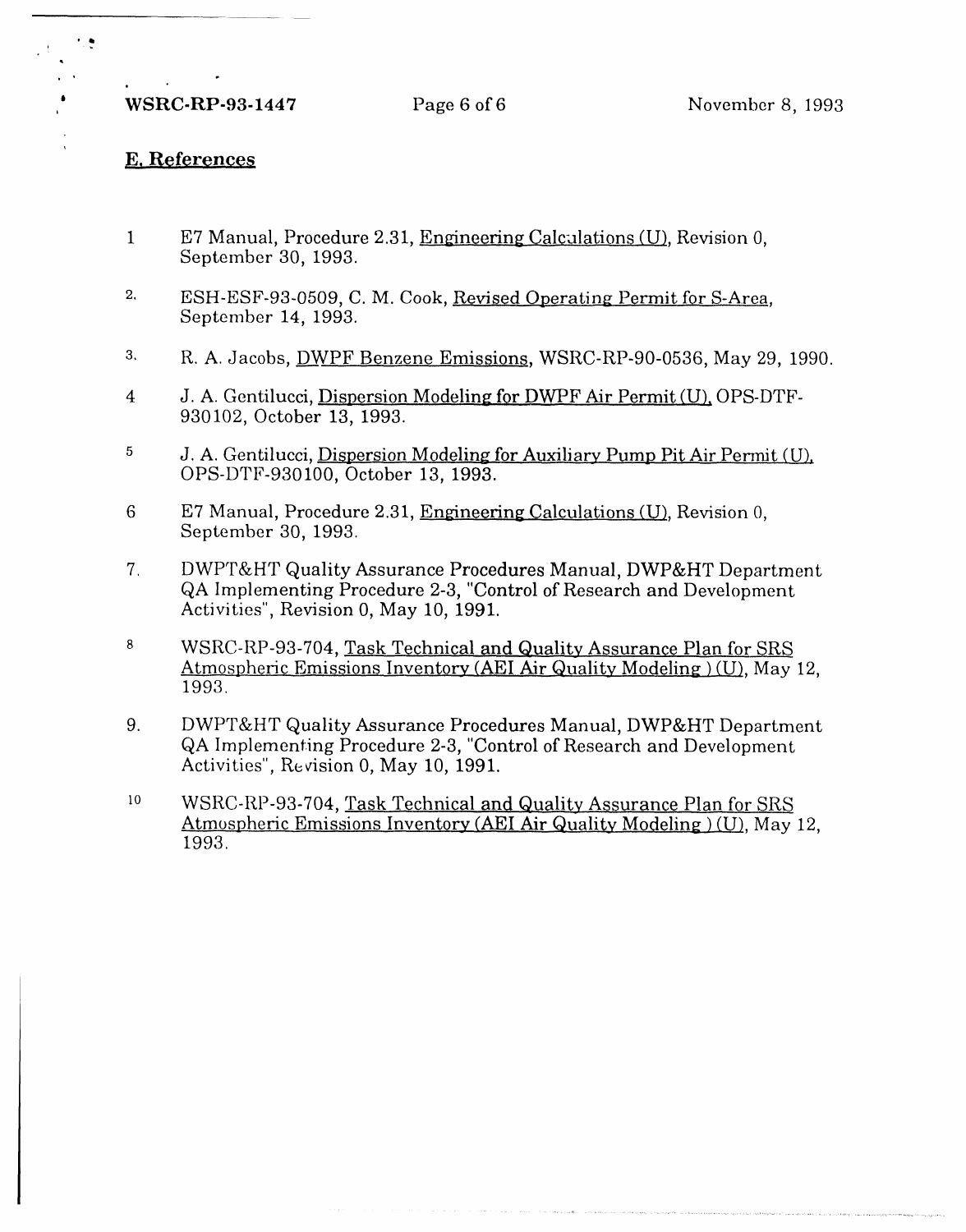